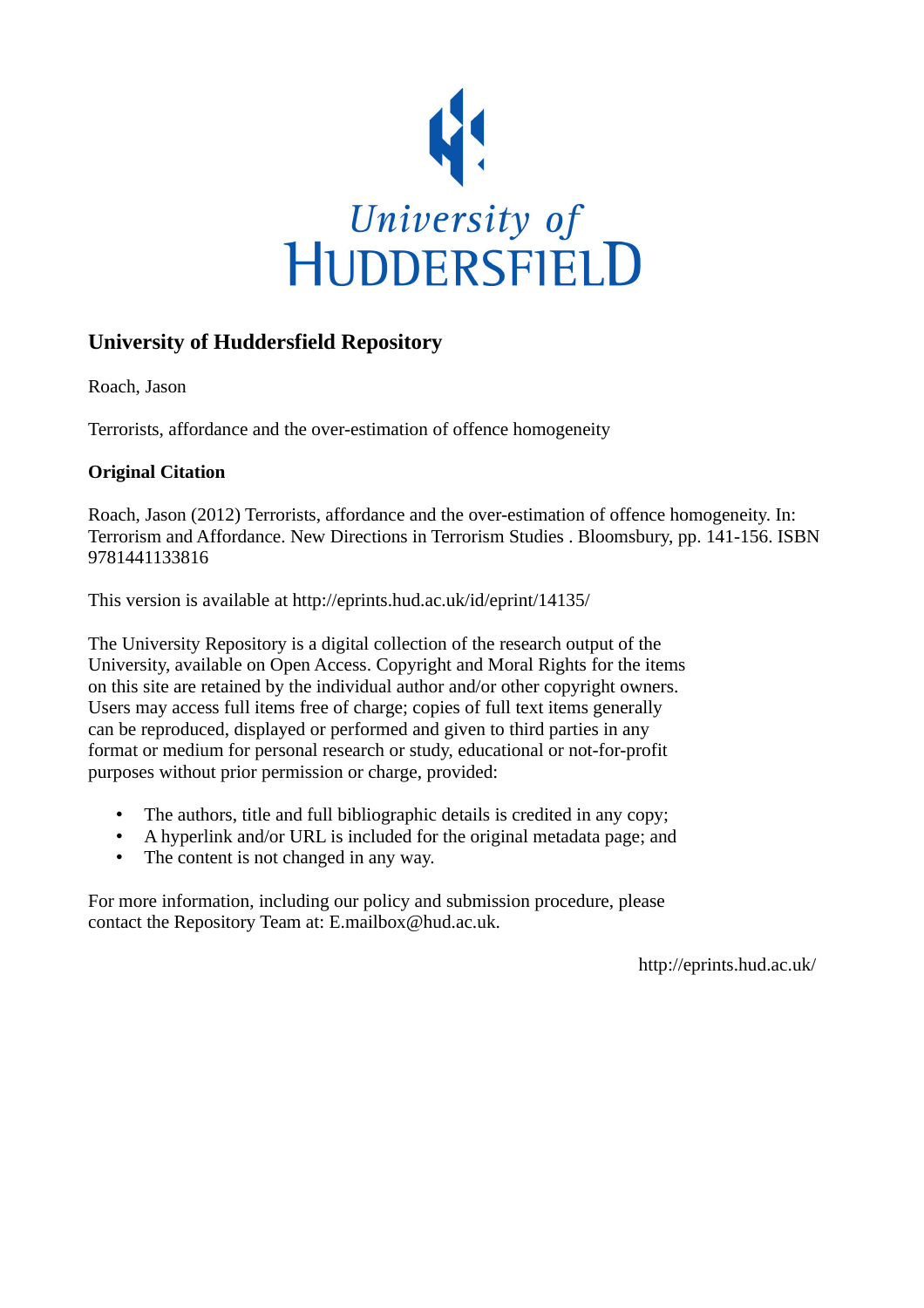# In Taylor, M. and Currie, P.M. (2012) (Eds.). Terrorism and Affordance. London: Continuum.

### Terrorists, affordance and the over-estimation of offence homogeneity

Jason Roach, University of Huddersfield

#### Introduction

Indeed, a cat doesn't simply assess a mouse, it assesses it as a prospective meal. But the cat doesn't assess all animals as prospective meals, only mice (Martinez, 2005:53).

This short quotation taken from the Guillermo Martinez novel, The Oxford Murders, wonderfully illustrates 'affordance', the central concept of this book. The cat's perception of the mouse as a meal, 'affords' the cat a behavioural option of killing and eating it, presumably because the mouse is not likely to fight back where other animals might. One can assume that the 'affordance' for the cat would undoubtedly be different if the mouse was two meters tall and wielding a baseball bat. If the popular myth propagated by children's stories is to be believed, then may be this explains why elephants are scared of mice. It is they who perceive mice in such an intimidating way!

 As what affordance constitutes is dealt with better by others in this book, it suffices here just to say that in its broadest sense, the concept of affordance is taken to be how one's perceived actions are constrained (or in some cases widened) by what one infers others might do in particular situations (Pease, 2006 ). For example, if one perceives a dog to be hostile, then the consequent range of possible actions available (i.e. affordance) is likely to be more constrained than if it is perceived as friendly or harmless.

By now the reader is hopefully of the mind that although the word affordance itself may 'afford' slightly different meaning for writers of the other chapters, sufficient consensus exists to make it a concept worth considering when one is trying to understand terrorist behaviour. A common thread throughout this book is how different situations and settings can affect the range of actions perceived available to those seeking to commit acts of terrorism, an observation that is inherently important in the wider objective of preventing them.

How specific situations and settings might afford the terrorist a certain range of actions is well covered elsewhere in this book and is not repeated here. The point of departure for this chapter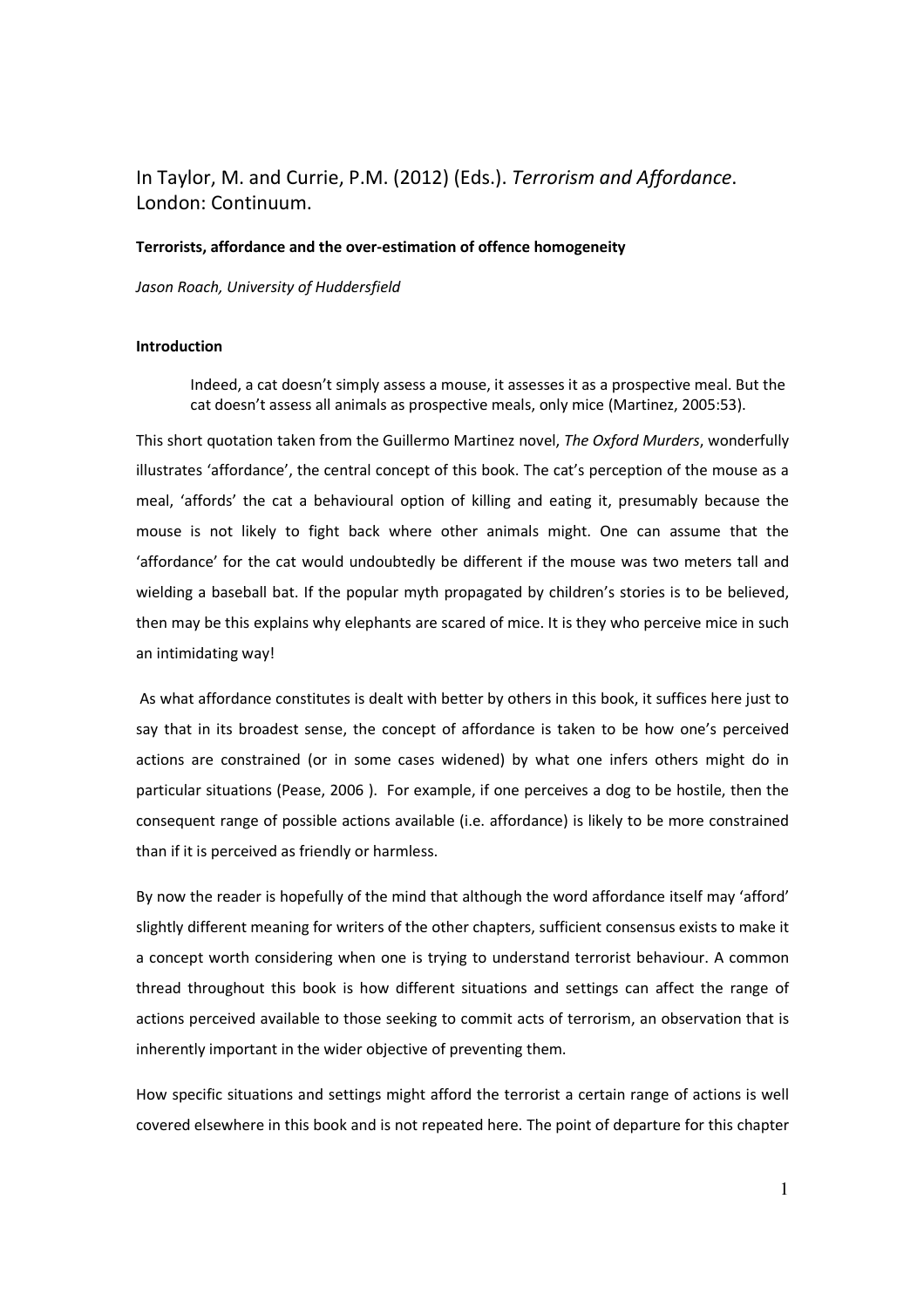is instead to focus on the broader issue of how estimations of the offence homogeneity of criminals and terrorists might affect the range of afforded actions available, not only for those tasked with preventing and countering terrorism, but also for the terrorist. Offence homogeneity is where the individual offender 'specialises' by committing offences of a same type. For example, where a bank robber just 'robs banks' and a burglar only burgles (Roach, 2009).

The chapter begins with a brief exploration of what affordance might mean in the criminal setting and why it should be considered important to understanding and preventing crime, before moving to suggest that it should be given equal consideration to the task of understanding, preventing and countering terrorism.

The chapter concludes with the suggestion that, like those seeking to prevent crime, those tasked with preventing and countering terrorism will have a common tendency to over-estimate the offence homogeneity of offenders, whereas research on criminal careers and recidivism suggests the contrary (i.e. offence versatility). How over-estimation of offence homogeneity can work to constrain the range of actions afforded to prevent and counter terrorism, whilst at the same time expanding the range of actions afforded to the terrorist in a kind of 'second-order affordance' is briefly introduced here, where those involved in terrorism can commit other types of offences safe in the knowledge it is highly unlikely that being caught will unmask them as terrorists.

It is suggested here that by widening the perceptual frame of terrorist offending currently held by those charged with countering and preventing such acts, the range of actions afforded will be increased as a consequence. It is important, on the other hand, that terrorists continue to think that those trying to counter them continue to see them as offence homogenous. Such a secondorder belief (e.g. Cartwright, 2000) broadens the range of actions afforded to counter-terrorism by making additional methods of identifying terrorists a more attractive proposition. For example, if one takes the premise that those engaged in terrorism only consider vulnerability of their exposure when planning and committing acts of terrorism, then, consequently, they are unlikely to commit other terrorism unrelated crimes with the same degree of 'carefulness'. Being careless with the commission of their 'non-terrorist' crimes makes them vulnerable to identification as terrorists by more mainstream policing methods. Suggestions are made at the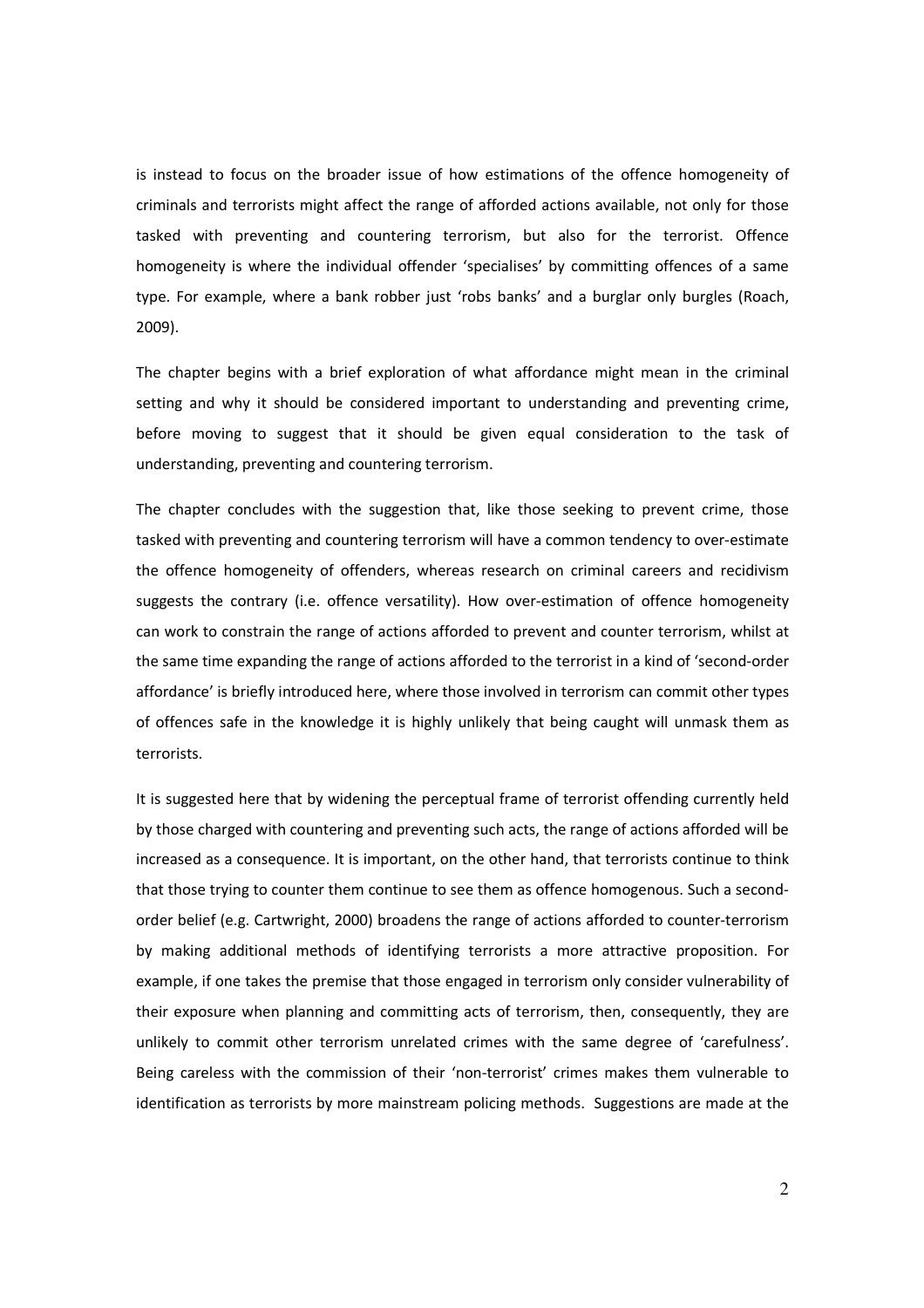end of this chapter, whereby other offences commit by terrorists might be best used against them in order to 'flag up' further scrutiny which might in turn uncover their terrorist activities.

# Affordance and 'mind-reading'

When the French philosopher René Decartes (1960) decided to doubt his own existence all he found was the opposite. He concluded instead that as somebody was doing the doubting (i.e. him) then he must exist, leading to the famous proclamation attributed to him, 'I think therefore I am'. Although he might have failed spectacularly in his mission, he did unintentionally illustrate what is called 'second- order intentionality'. This involves self-awareness and the realisation that others are similarly aware (Cartwright, 2000). To illustrate the following is borrowed from Roach and Pease (currently in press);

- 'I think I'm innocent', is first-order.
- 'I think that you think I'm innocent', is second-order
- 'I think that you think that I think I'm innocent', is third-order, and,
- 'I think that you think that I think that you think I'm innocent', is fourth-order

We usually lose the plot around fifth or six-level intentionality. The ability to think beyond firstlevel intentionality is an alternative name for Theory of Mind (Premack and Woodruff, 1978)

Humphrey (1976) claimed famously that humans do not make complex social world calculations merely based on 'external behaviour'. That is, how we behave is as much a reflection of how we perceive others to think and feel as it is based on their 'outward (visible) behaviour'. Take, for example, concern for a friend who has recently split from a long-term partner of whom they are still very fond. If they respond to the question 'how do you feel?' with 'never better', you probably would not believe them. You are more likely perhaps to interpret their reply as, 'I'm not too good thank you, in fact I'm a bit of an emotional wreck if truth be known' (Roach and Pease in press). So how do we 'read minds' in this way? How are we capable of putting ourselves in the place of others and reflecting on how we might think? Because we are blessed with what termed as Theory of Mind (Premack and Woodruff, 1978) and described by Barrett et al. (2002) as;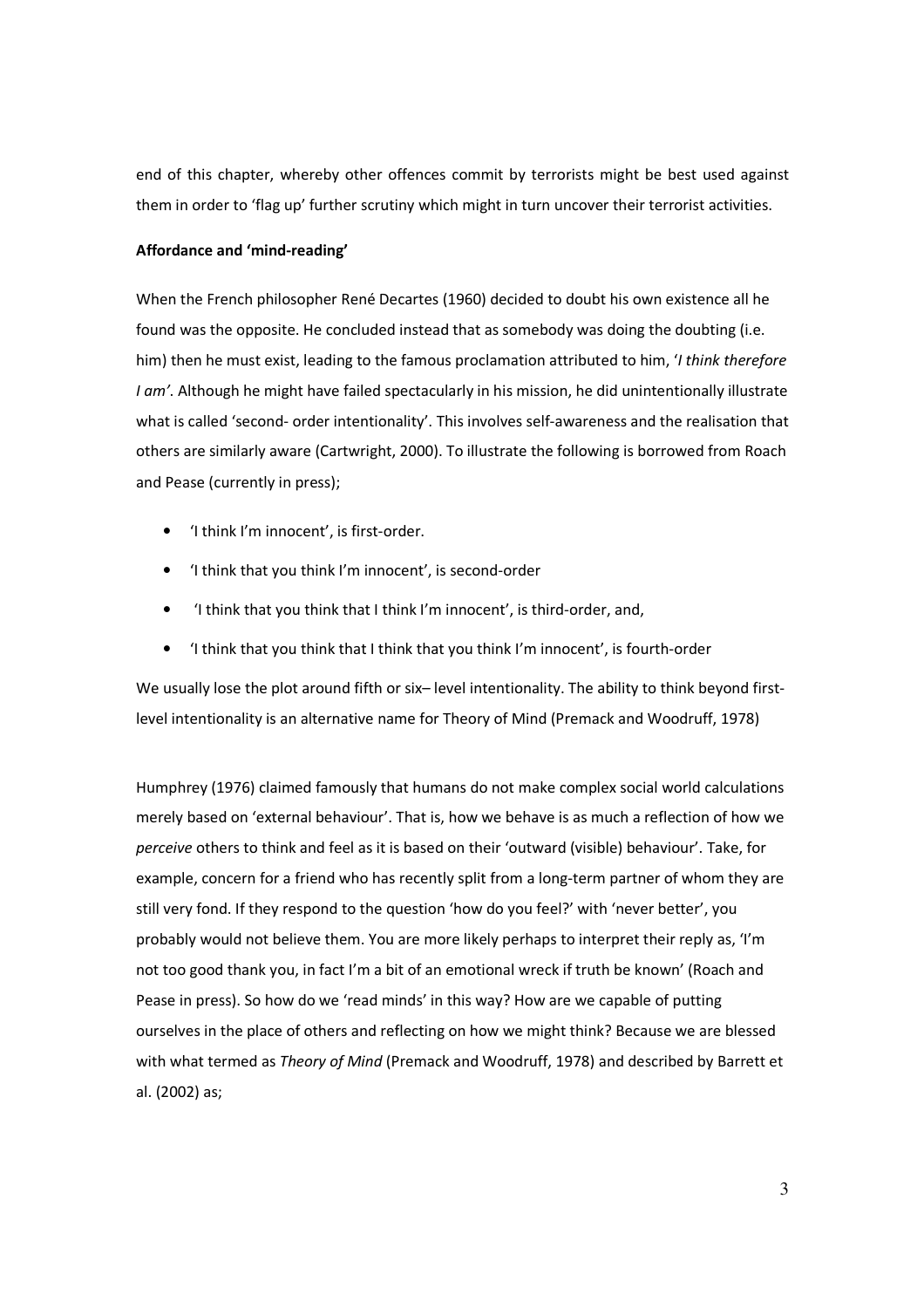This rather awkward term is meant to suggest that the individual has a belief (a theory) about the content of (another person's) mind – in other words, he/she understands that other people have mental states (thoughts, desires, beliefs) and that these mental states drive their behaviour. More importantly, perhaps, the individual can appreciate that, at any one time, the actual content of these mental states can differ considerably from our own and from the objective reality of a situation (296-7).

Put simply, affordance rests on having a Theory of Mind, whereby the individual is able to infer or recognise the thoughts and actions of others, which influences the range of actions they perceive available to them and consequently their eventual choice of action. For example, without Theory of Mind, we would only act according to our own thoughts and feelings and not in partial response to those of others. Behaviour would be utterly selfish and altruism would not exist

Ken Pease suggests that affordance is therefore best perhaps understood here as a kind of psychology of what actions come to mind in a certain setting (Pease, 2006), rather than in the more narrow 'Gibsonian sense' of perception per se. Pease (2006) also suggests affordance is preferred to opportunity because an opportunity implicitly exists outside people. For example, we all have a chance of winning the national lottery providing we buy a ticket.

Affordance is a perception of what actions come to mind in a particular setting, and is a concept well known to designers. The psychologist and designer Donald Norman (1998) gives the example of door handles by way of illustration. A plate on a door affords pushing where a handle affords pulling (Norman, 1998).

#### Affordance, crime and the criminal setting

 In this chapter affordance in a criminal context is taken to be to be simply the range of behaviours that an individual might consider if they perceive situations in particular ways. For example, with the classic 'broken window' (Wilson and Kelling, 1982; Kelling and Coles, 1995) where run down, vandalized and generally uncared for environments afford better opportunities to engage in crime and disorder without much risk of reproach, for some at least. The gist of the thinking being that if people do not care for a particular area then they are a) not likely to spend much time in it (so little risk of observing our individual up to no good) and b) even less likely to waste breath bothering to complain and challenge what goes on within it. The broken windows hypothesis is founded on the notion that a rundown damaged building (or area) will afford damage in a way that an undamaged one does not (Kelling and Coles, 1995).

4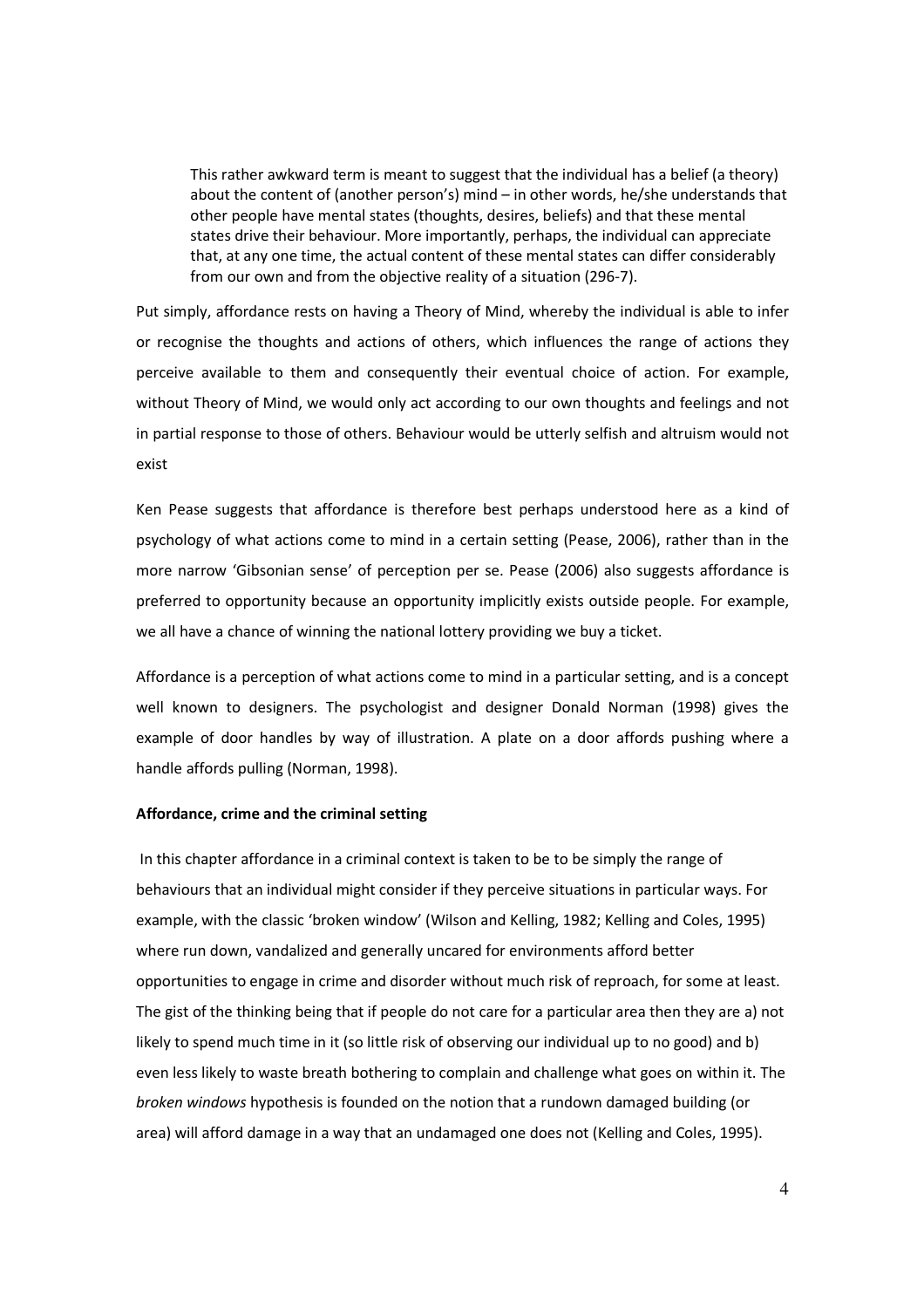Similarly, the social psychologist Philip Zimbardo found in an experiment that the perception of a vehicle with a missing wheel afforded vandalism and theft opportunities that a complete vehicle did not (1973; 2007). Nee and Meenaghan (2006) in their study of decision making in burglars found that those more experienced processed faster cognitively relevant stimuli and cues available from settings when searching for targets, suggesting expertise. These examples lead Pease to suggest,

'Affordance is, one may speculate, the psychology which links predisposition to setting' (2006: 59).

Situational Crime Prevention (Clarke 1997) is about preventing crime by effective environmental manipulation. Usually, where the risk for the offender is increased and the rewards from the crime reduced, the crime can be prevented. Crime affordances, however, will differ according to whether an open first storey window is perceived as an opportunity to burgle, or simply as evidence of a hot day. Other considerations will influence affordance here such as whether the individual is thinking about crime and/or whether they are agile enough to get up to (and through) the open window .If not, then it is unlikely that the open window will afford the possibility of committing burglary for the individual. The point being affordances are not homogenous. Indeed affordances vary across people and must be acquired and refined by personal or vicarious experience (Pease, 2006).

We now move to explore how different perceptions of offenders and offending can affect affordance. Specifically, how the range of actions available to those charged with identifying and investigating them, can be constrained if the common misperception that offenders are offence homogenous is adopted.

#### Serious offenders: Offence homogenous of heterogeneous?

To view serious offenders as offence homogenous is superficially at least an attractive one. Logically, if rapists only rape and terrorists only commit terrorism related offences, then it makes the understanding of specific crimes more comprehensive and presumably their perpetrators more readily identifiable . For example, if rapists are motivated by a different set of identifiable reasons and employ different modi operandi to terrorists, than the investigation of each will demand different knowledge and skill. Likewise, crime prevention, criminal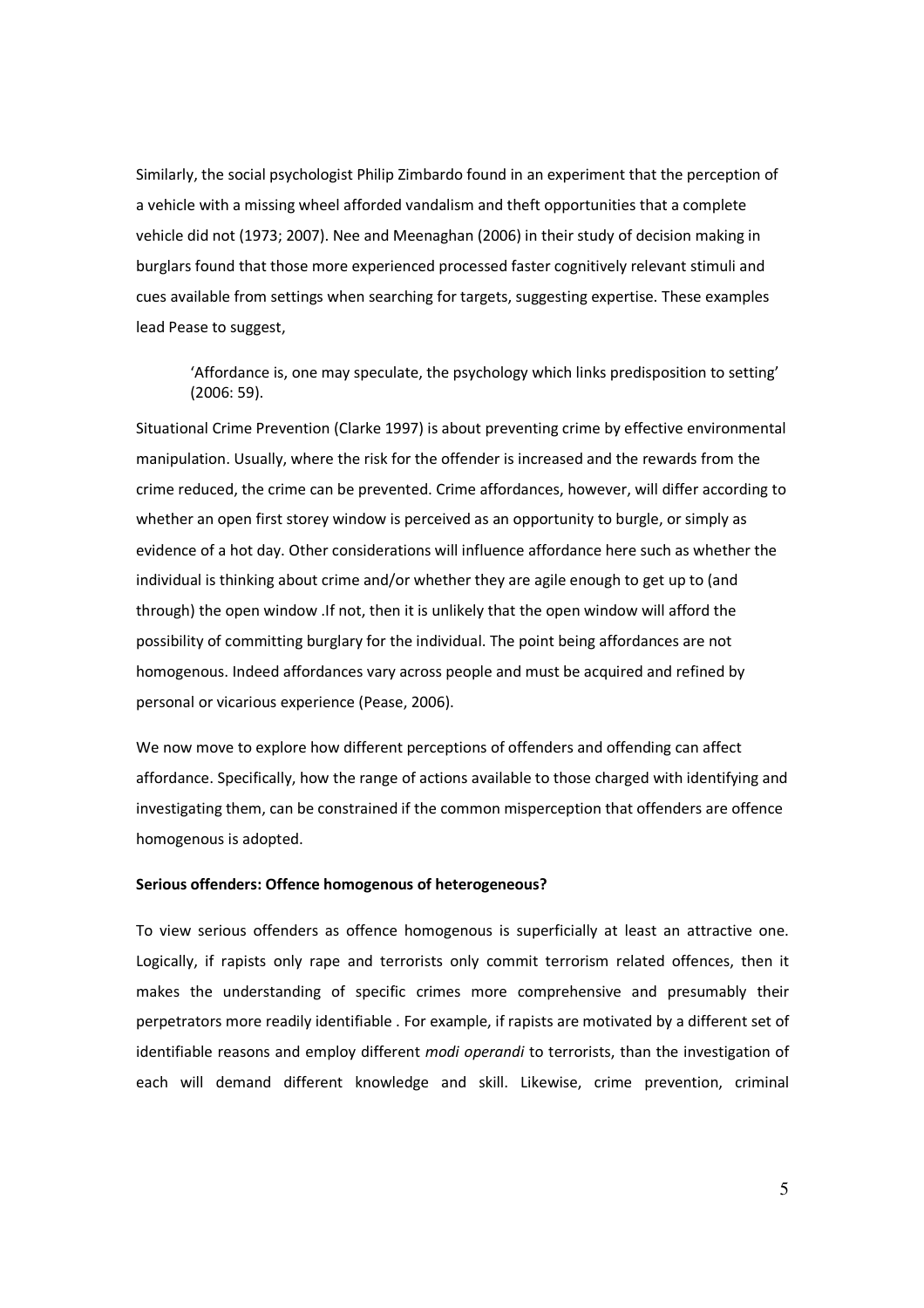investigation and offender rehabilitation can then be tailored specifically to the type of crime committed and not to the individual circumstances of the offence (Roach, 2009).

In theory the fight against crime would be easier in a world where individuals displayed only homogeneous offending. Easier it might be, but does the research literature on criminal careers support such a perception of serioius offenders and their offences?

# Criminal careers research

In his classic study of the careers of 'criminal types' in California in the late 1960s, John Irwin found that each was defined by their distinctive offending patterns. For example, thieves engaged in theft, burglary or robbery; hustlers in various types of fraud and deception; dope fiends in drug related offences and so forth, suggesting that the criminals in this study at least specialized in their offending (Irwin, 1970). Offence specialisation can be described as 'the tendency to repeat the same offence type on successive crimes' (Fisher and Ross, 2006, p.151). Fisher and Ross go on to suggest that identifying offence specialisation is important because,

If being a robber is a specialized way of being a criminal, in the same way that being a plumber is a specialized form of legitimate employment, then it makes sense to try to understand crime in terms of distinctive forms of recruitment and training, specialized knowledge and expertise, and its expression in distinctive forms of criminal behaviour that are stable over time (Fisher and Ross, 2006, p.152).

As will be discussed, whether offenders specialize (or not) in their offending holds no little importance for broader criminological explanations and crime control, including preventing and countering acts of terrorism (addressed more comprehensively in the final section of this chapter). If, overall, studies of criminal careers point to a high degree of offence specialisation, then crime should be responded to in ways which target specific motivations and behaviours of particular criminal types. Criminal careers can be then used to predict future offending (Armstrong, 2008). Such as, what makes robbers rob, what makes violent criminals violent, or even what makes a terrorist. Evidence of high offence specialisation makes emergent methods of identifying serious offenders such as self-selection policing a much less attractive prospect (Roach, 2007a, 2007b).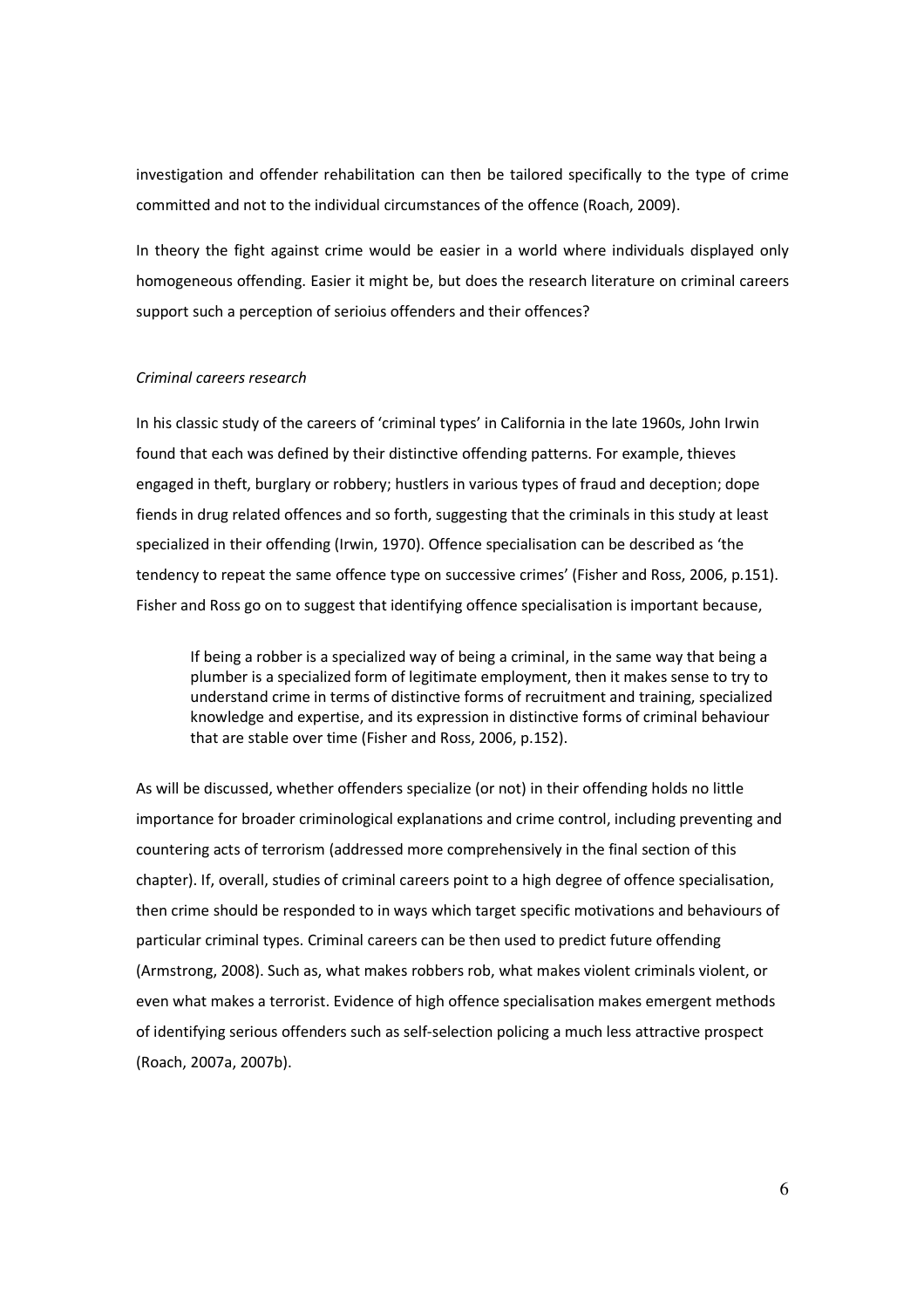The self-selection policing approach rests on the premise that 'those that do big bad things also do little bad things', and often more frequently (Roach, 2007a). Specific minor offences are identified as being useful flag offences of more concurrent serious  $^1$ criminality, such as illegal parking in disabled bays (Chenery, Henshaw and Pease, 1999), and non-compliance with the Home Office Road Transport 1 form (Roach, 2007b). However, if bank robbers baulk at extortion or parking on double-yellow lines, then such an approach based on offence heterogeneity falls down. Some suggestions for how self-selection policing might be best employed to uncover terrorists are made in the final section of the chapter.

To revisit, if a high degree of offence versatility is found (i.e. no specialisation) then crime appears a more generalizable phenomenon resting on classicist ideas such as rational choice (Cornish and Clarke, 1986), general explanations for crime (Hirschi and Gottfredson, 1988) and Routine Activity Theory (Cohen and Felson, 1979). Here it is the presence of crime opportunities that are the preferred explanation, rather than, for example, offenders having specialist knowledge or skill.

The criminal careers literature, with its central focus on identifying whether offenders are more offence versatile than specialist, may be equally crucial when looking at perceptions of terrorists and their offending. If those charged with preventing and countering terrorist acts do generally perceive terrorists to be offence homogenous when they are not, then as a consequence, this affords them a narrower range of possible actions than if they perceive them offence versatile. For the terrorist, of course, the opposite might be true, with more actions seemingly available to them when they perceive those trying to counter them as believing them to be offence homogenous. To risk repetition, why should they worry about being caught speeding if police and Security Service personnel think that they only commit acts of terrorism and not other types of crime?

<u>.</u>

 $<sup>1</sup>$  In England and Wales, if, when stopped by police, the driver of a vehicle cannot produce required</sup> documents (i.e. certificate of insurance and the Ministry of Transport certificate (vehicle safety check) then they are issued with a Home Office Road Transport form 1 (HORT1). This compels them to present the necessary documents at a police station within 7 days. Roach (2007b) found 'non-compliance' to be indicative of active concurrent criminality.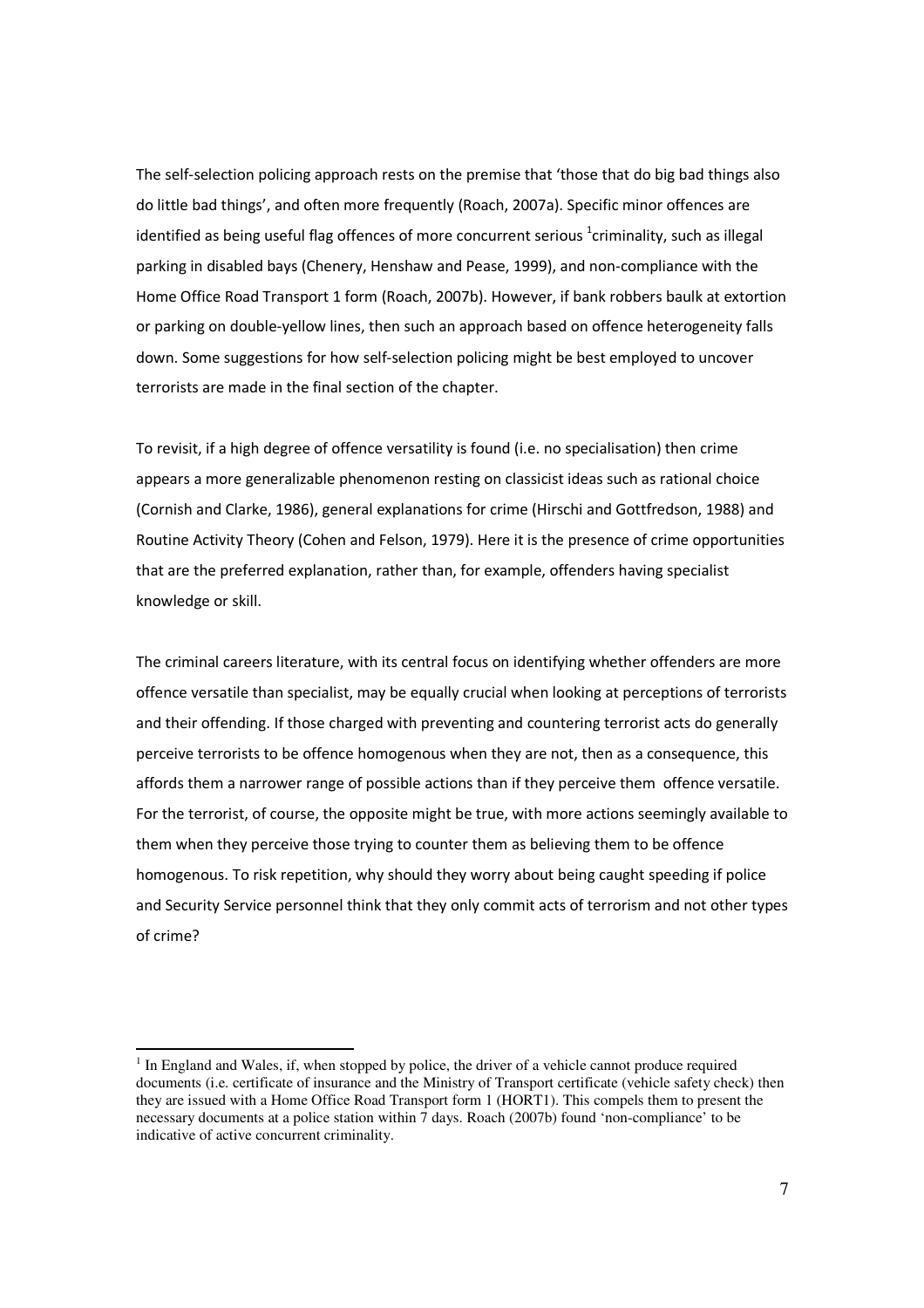Dedicated research probing counter-terrorism agency and terrorist perceptions of offence homogeneity is both called for and outlined at the end of this chapter. We move first to explore whether the criminal careers literature favours offence specialiazion over versatility, or whether this should itself be considered a false dichotomy.

Leonore Simon, in 'Do criminal offenders specialize in crime types?', considers offence specialisation not only to be a 'myth' but one "perpetuated by researchers and legal actors who emphasise the heinous homicides perpetuated by the offender while playing down other forms of criminality" (Simon, 1997, p.35). As an example, he cites the varied and extensive criminal career of US serial killer, Henry Lee Lucas, at the expense of Lucas' most heinous crimes (Simon, 1997, p.35). By 'researchers' one trusts he means those investigating criminal careers, and there is merit in his appraisal as arguably such researchers have tended to neglect minor offences and those which do not readily fit into neat crime categories (Roach, 2007a, 2007b).

Traditionally criminologists have expended a lot of energy trying to distinguish whether career criminals are specialists' or 'generalists' (e.g. Blumstein et al., 1986; Tarling 1993) because it has important implications. Armstrong (2008), for example, suggests that if offenders specialise, then knowledge of past offences can be used to predict later offence types, and that treatment policies can be 'type specific' (Armstrong, 2008). Some have gone so far as to say that this has plagued criminology, consistently leading to disappointing results (Simon, 1997; Soothill et al.; 2000; Soothill, Fitzpatrick and Francis, 2009). Others suggest instead that criminologists must abandon their insistence on the false dichotomy that offenders are either specialists or generalists (versatile in their offences), in the face of overwhelming evidence that says they can be and indeed are both (Soothill et al., 2000, p. 57).

Soothill et al. (2000) focused on the criminal careers of over 7000 sex offenders (who are thought generally to be the most 'specialized' of serious criminals) and found evidence of differences in offence specialisation and versatility between different groups of sex offender. For example, males convicted of underage sexual intercourse (statutory rape) had a versatility that took in the full spectrum of criminality. Whereas, those convicted of indecency between males were more infrequent re-offenders, and if reconvicted this tended to be for the same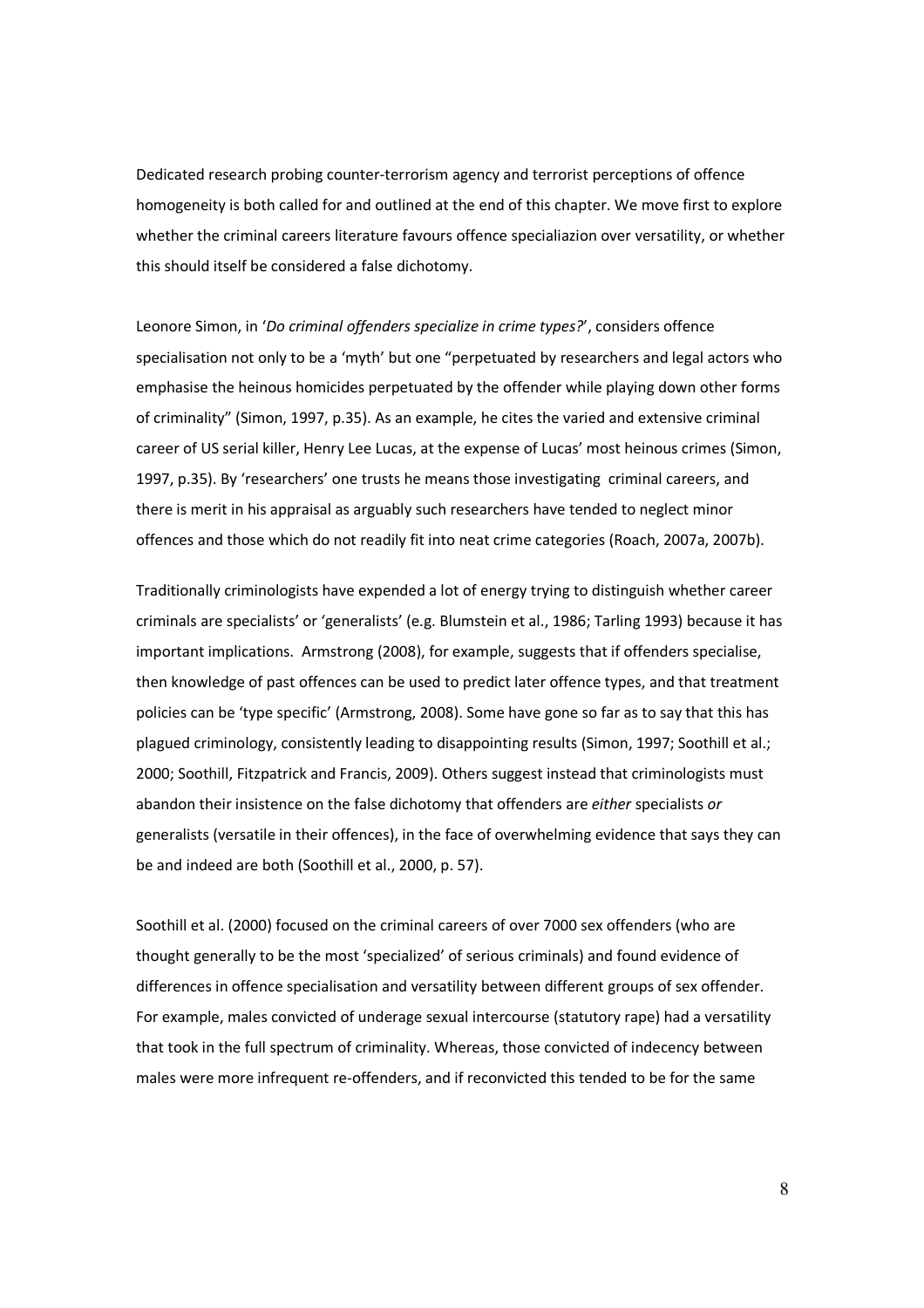offence (i.e. indecency between males). The point being that 'sex offender' is perhaps more of an 'umbrella term' than a description of a homogenous group.

Soothill et al. (2000) concluded from their study of sex offenders that with regard to criminal careers, criminologists need to recognise that offending specialisation and generalisation (versatility) exist at two levels, sex offenders may be specialists, generalists or both (Soothill, Fitzpatrick and Francis, 2009). They sum this up by way of a wonderful analogy (for those of us who follow sport anyway).

A person may play many sports, but specialize in football with a favoured position of centre forward. A person can, indeed, be regarded as a versatile sportsperson and a specialist football centre forward at the same time. A sex offender can behave in the same way (2000, p. 57).

Crime categories used can have a big effect on whether a criminal career is considered offence homogenous. For example, the criminal career of an individual with previous offences for shoptheft but who's next offence is to steal a car, can equally be considered offence homogenous (as all his crimes are related to the theft of property), or as offence heterogeneous (the taking of a vehicle without consent of the owner being a different category of crime). For the sake of brevity we will not expand here; it suffices to say that how crimes are recorded will have a dramatic affect on perceptions of offence homogeneity and heterogeneity in a criminal career.

Another important aspect of a criminal career concerns offending escalation, that is, do career criminals move from minor to serious criminality as their career progresses - sometimes termed the 'graduation hypothesis'. It has been suggested "a belief in escalation is probably the most widely held view of the patterns of criminal careers" (Blumstein et al., 1986, p.84). One commonly accepted description suggests escalation is the tendency for offenders to move to more serious offence types as offending continues" (Blumstein et al. 1986, p. 8). Loeber and Le Blanc (1990) suggest that there are many ways in which quantitative changes (e.g. degree, direction and velocity) as well as qualitative changes (e.g. conservation and paths) in offending can be shown above and beyond mere escalation. They criticise the 'offending cycle' as being too narrowly pre-occupied with the increasing seriousness of the offence and the tendency for offenders to modify their offending both quantitatively and qualitatively as they continue to offend throughout their career. Offenders can and do 'de-escalate' their offending, for example,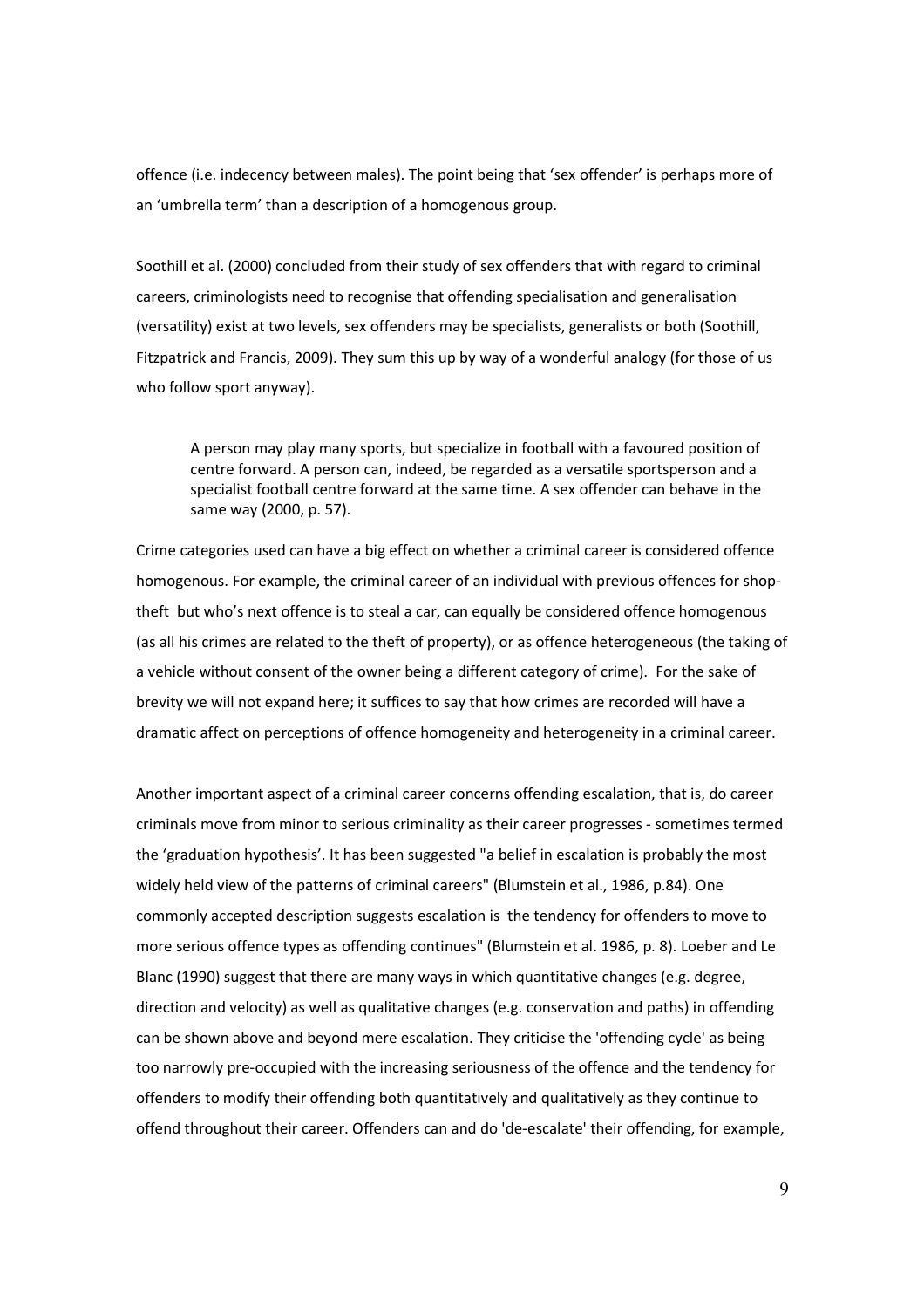by choice, lack of opportunity or incarceration, both in frequency and/or in seriousness. This lends support to the premise that serious offenders commit a wide range of offences, including more routine minor ones. The alternative being that those offenders who 'graduate' to serious offending then only commit serious offences thereafter. This is difficult to imagine. Escalation, therefore, should not be considered the only way of characterising an offending cycle. It is more instructive to think of a triangular distribution, with high seriousness offences more often being associated with a range of offences of lesser seriousness (Roach, 2009).

Our brief foray into the criminal careers literature strongly suggests that offenders (particularly those that commit crimes of a serious nature) tend to be offence heterogenous (e.g. Wolfgang et al.,1972; Piquero, 2000). That is, they display versatility with regard to the types of offences they commit. David Farrington, the main proponent of criminal careers research in the UK rather pragmatically concludes,

There is a small but significant degree of specialisation, superimposed on a great deal of versatility (Farrington et al., 1988, p.483).

The research evidence from criminal career studies, therefore, strongly suggests that although offenders do sometimes specialize, they are generally far more offence versatile than perceived.

An important further and related point with regard to affordance and serious criminals is therefore, whether this perception is shared by those charged with preventing and countering their actions, and equally by the criminals themselves. Before exploring whether the perception of terrorists by counter-terrorism agencies is one which favour s terrorists as offence homogenous (specialists) over offence heterogeneous, a study of police perceptions of offence homogeneity is presented. The last section of this chapter explores how counter-terrorism agency perceptions of terrorist offence homogeneity might be considered analogous to perceptions of offence homogeneity held by police.

#### Police peceptions of offence homogenity

In an as yet unpublished study of police perceptions of offending patterns, Roach (2009) asked police officers of various rank, to predict the likelihood of offence homogeneity for a second

10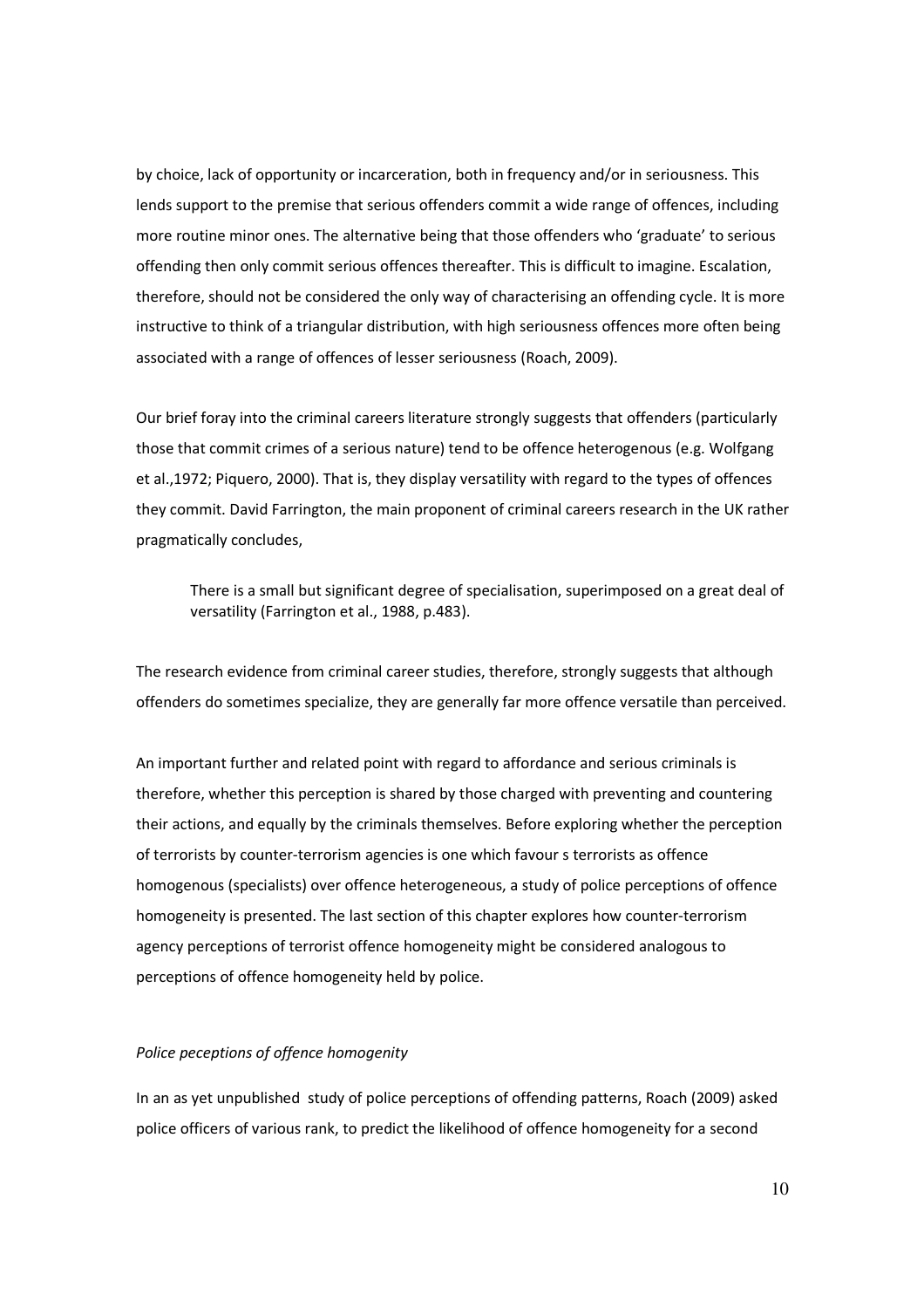offence type from a given first offence. Put simply, they were asked to express, as a percentage, how likely an offender was to commit a second offence of the same type as their first. A repeated-measures ANOVA test was carried out in order to identify any differences in participant predictions of homogenous re-offending. Results showed that the differences in predicted likelihood of re-offending was unlikely to have arisen by chance F(9,369)= 7.47, p=0.001, eta=0.56) with 56% of the variation in error scores accounted for by the differences in predictions of homogenous re-offending according to first offence type. On the whole, police tended to grossly over-estimate the offence homogeneity of offenders, irrespective of type of offender and offence given.

Tarling (1993) used reconviction data and found that the offences of violence, burglary and theft, showed the highest degree of specialisation. Although when taken as a whole the findings of Roach (2009) echoed this, police predictions were much higher across all the crime types asked. For example, Tarling (1993) found that about half the crime types had a probability of 0.25 or less. In the Roach (2009) study, no police predictions of offence homogeneity (specialisation) were below a probability of 0.4, suggesting that police tended to over-estimate offence homogeneity across all crime types. Put simply, police in this study considered all offences to be specialized, whereby the offender was more likely to commit a next offence of the same type irrespective of the crime committed. The implications of this finding are addressed later in the chapter.

While there was on average an overestimation of specialization demonstrated by police, the measures of dispersion showed that there was huge variation in officer judgements, with some officers considering certain crimes far more specialized than others (Roach, 2009). For example, the range went from an officer who believed that any second offence would be the same as the first in 24% of cases where there was a second offence, to another who believed that any second offence would be of the same type as the first in every single case. Perhaps this incidental finding, that officers have widely different assumptions about the progression of the criminal career, is at least as important as the overestimation of homogeneity. Whether by overestimating homogeneity or simply having widely dispersed views, the use of prior criminality to inform risk of future criminality appears limited. Indeed, Tarling (1993) found what he terms 'stationarity' in criminal careers in that the offender was no more likely to commit the same next offence type whether it was early in a career (e.g. offences two to three)

11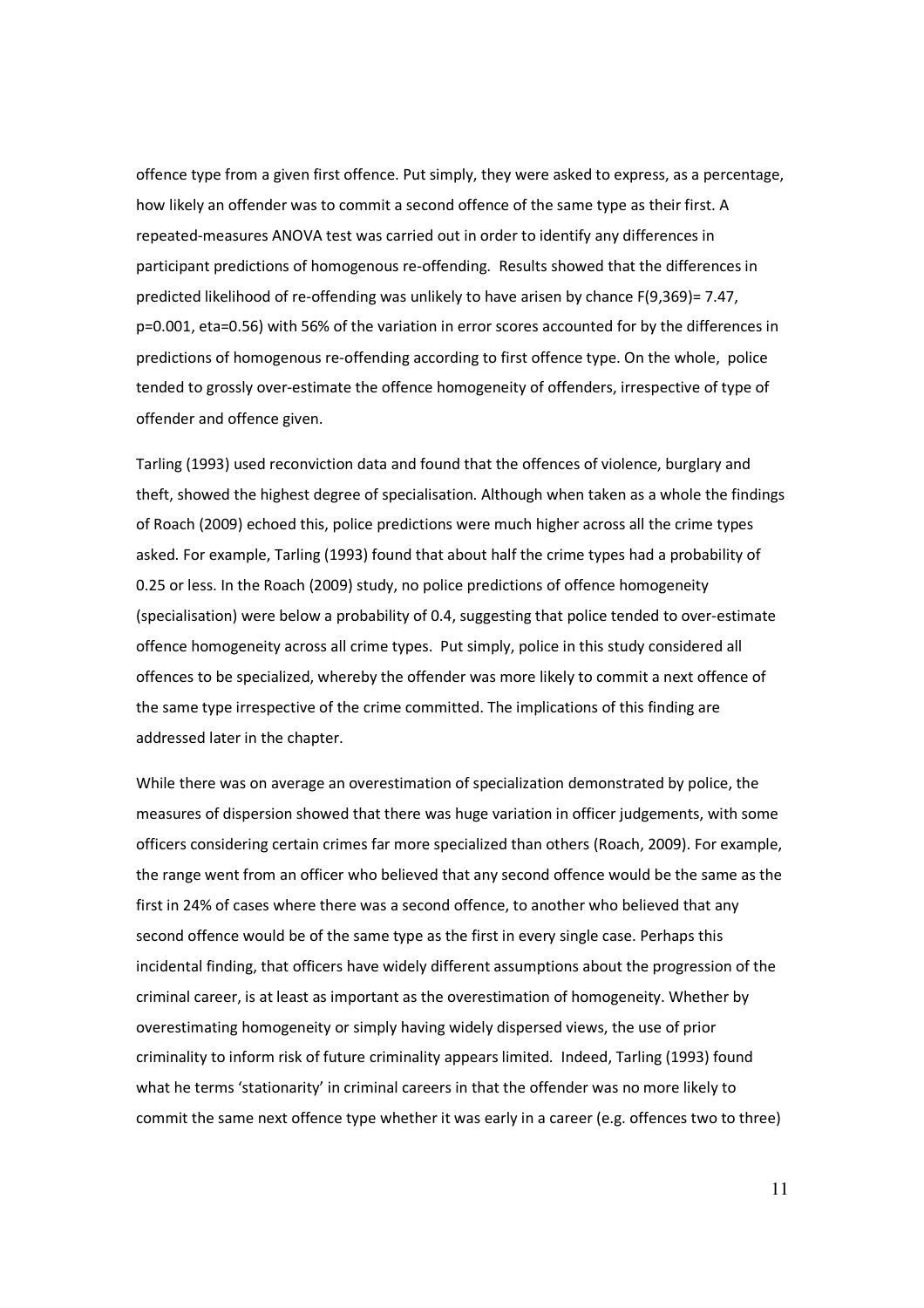or later (e.g. offences six to seven). This is of no little importance where a common perception is that offenders increase in specialisation.

In the Roach (2009) study police participants were also asked to predict the likely next offence type for 20 different offence history scenarios. Correlational anlaysis of the prediction scores across all offence history scenarios indicated, in all cases, that the most likely next offence coincided with the offence history given. Where, for example, the offence history scenario detailed violence and burglary, then violence and burglary were consistently predicted to be the most likely next offences. Burglary was the highest predicted next offence in both scenarios where burglary was listed, suggesting that in making predictions of next offences participants were using a common offending schema based, probably based on their experience and knowledge of past offenders.

This interpretation is supported further when, for example, it was noted that violence was the second highest prediction in a scenario where it was included in the offence history, but dropped considerably to only the fifth highest prediction in a scenario where the offence history was comprised of only burglary offences. This was also the case for robbery and public order offences probably because of their links in officers' minds with violent crime. Prediction of burglary as next offence, in contrast, increased in the burglary only scenario, as did predictions of theft and fraud, offences not usually associated with violence but associated with illegally acquiring the property of another. Police predictions remained unchanged across the two scenarios for drink driving, drugs, sexual and motoring offences, suggesting that the specific offence histories given had little (or no) influence on predictions. It is interesting that sexual and drug offences predictions did not appear to correlate with violence when research on reconviction patterns suggests that they often do (Cunliffe and Shepherd, 2007).

Now to summarise the important implications of these studies. The Roach (2009) study found that all police next offence predictions consistently favoured offence homogeneity across all offence history scenarios. This strongly suggests that an individual's type of previous offence was considered the best predictor of their future types of offending, irrespective of the type of offence history presented. Comparison with reconviction data shows this to be a gross overestimation of offence homogeneity by police in this study at least. For example, reconviction data shows that those convicted for violent offences are found to be the least likely to be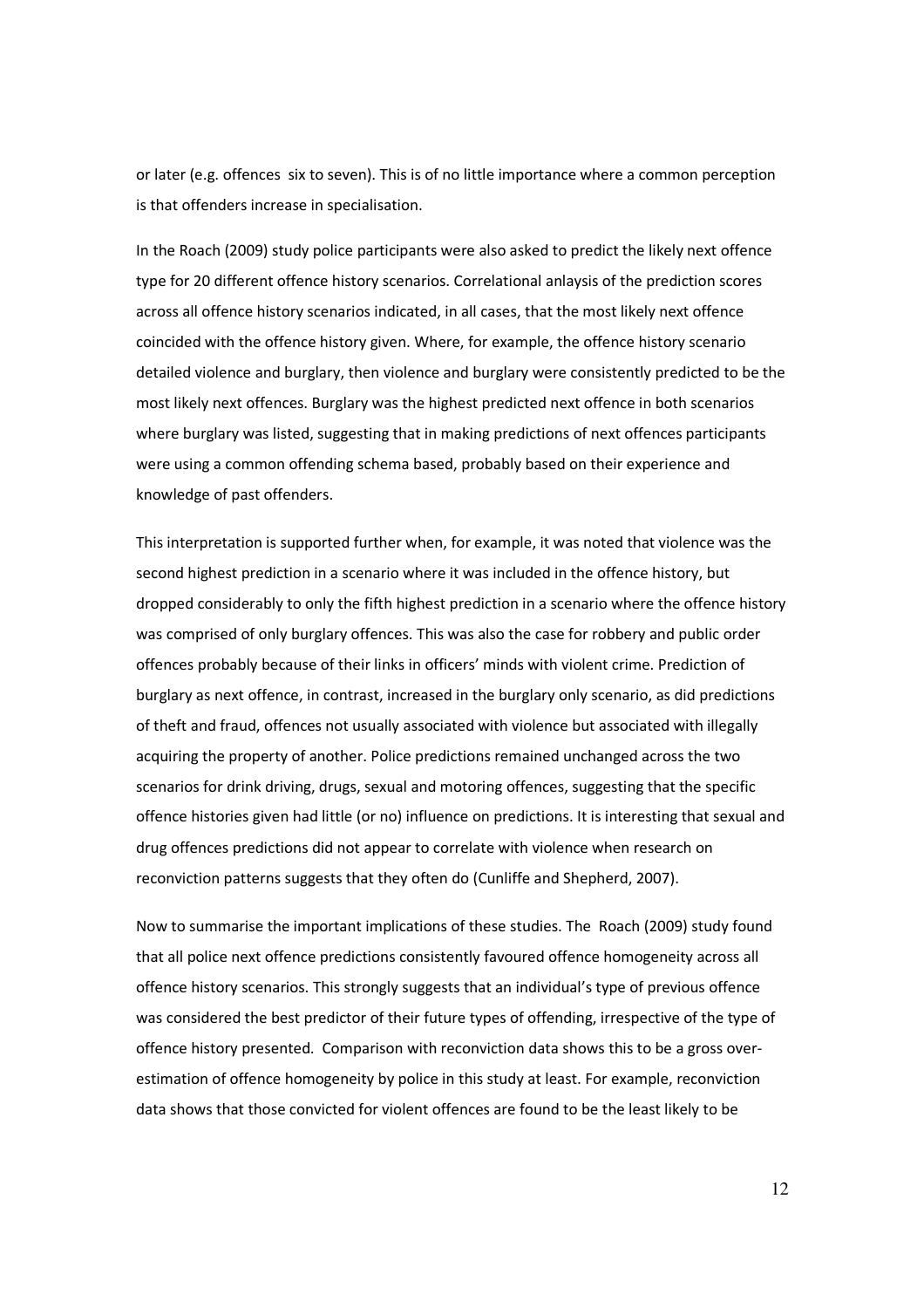reconvicted for any type of offence (Cunliffe and Shepherd, 2007). Put another way, Roach (2009) suggests that police generally appear to have a grossly over-estimated perception of offence homogeneity and although not tested for directly in this study, there is no reason to suggest that police perceptions of terrorists is likely not to be one of offence homogeneity. Some supporting evidence may be found when one looks at the organisation of operational policing.

It is common for police facing the challenges posed by serious offenders to organise along categories of serious crime, by creating dedicated teams of officers charged with combatting specific types of serious crime and serious offender, for example drugs, robbery, vice and terrorism squads (Schneider, 2005: Roach, 2009). This suggests a collective police perception of serious offenders as offence homogeneous, as for example, those with a history of robbery demand the attention of the robbery squad as 'robbers', with potential for other offence types overlooked. Overestimation of offence homogeneity will result in the crime versatile robber not being identified as a candidate for the burglaries, drugs and motoring offences he commits – or the burglary or drug offender escaping attention as a possible suspect for the robbery.

The logical and analogous question to ask here is if the police, counter-terrorism agancies and the general public's perceptions (and so affordance) of terrorists are equally likely to be one of over-estimation of offence homogeneity, as was found with police officers and more mainstream offending. In the last section it is suggested why dedicated research along the lines of Roach (2009) is necessary in order to explore perceptions of terrorists as offence homogenous, and how slef-selection might be employed against the terrorist.

# Terrorists, counter-terrorism and an over-estimation of offence-homogeneity?

The following extract is taken from a review of the intelligence on the London terrorist attacks on the 7<sup>th</sup> July 2005, by the Intelligence and Security Committee (ISC);

MI5 have told the Committee that they could easily have verified the information that they had and formally identified who UDM E was, but there was no reason to take this formal step because of what they thought he was. There was nothing at the time to suggest that UDMs D or E were no more than small time fraudsters who had some minor contact with the CREVICE plotters. MI5 did not, therefore, verify the details they had on the men or open "personal files" for them. There was nothing, at the time, to suggest that MI5 should divert resources away from investigations of known terrorist plots in order to investigate someone whom they believed was a minor criminal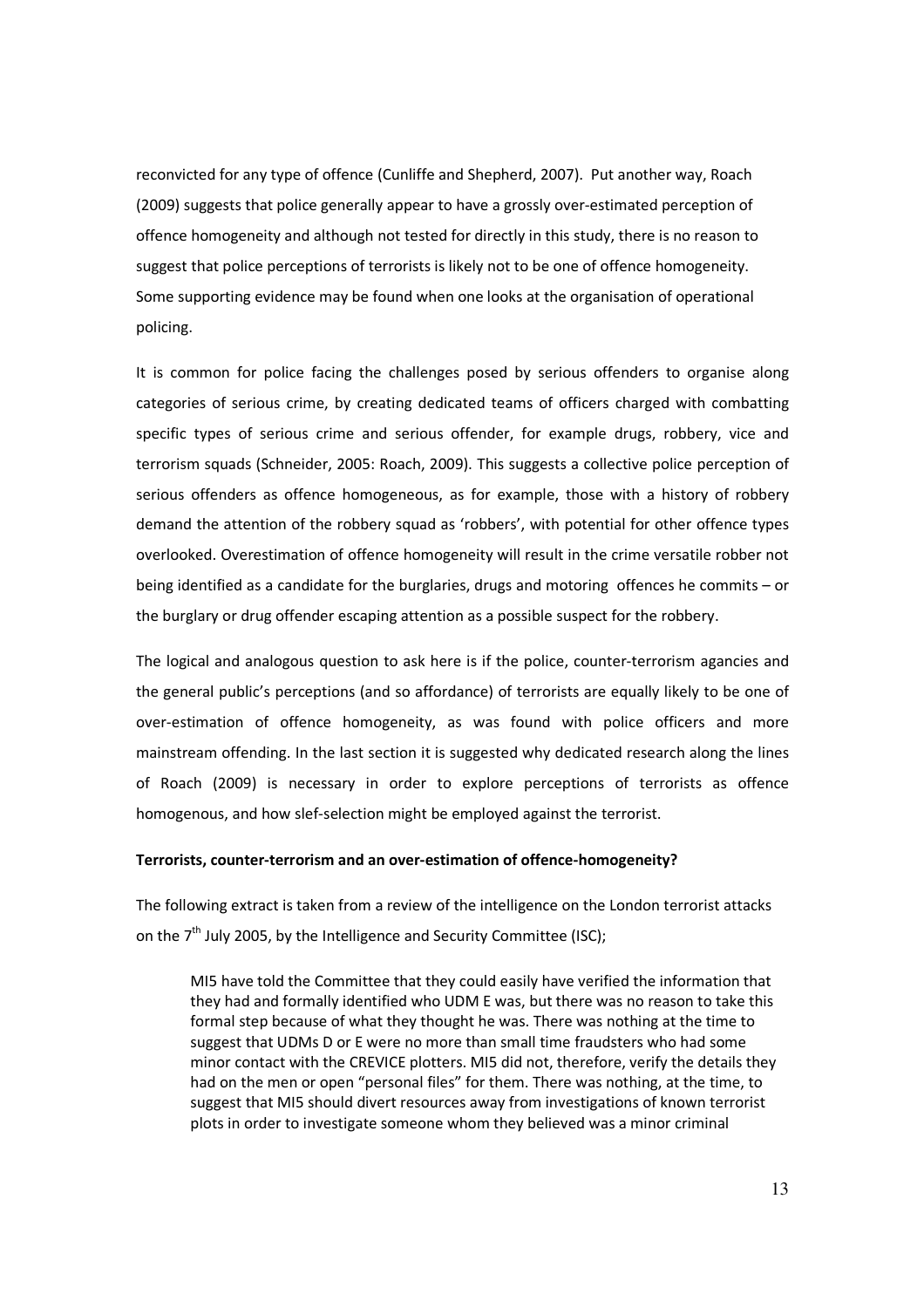(Intelligence and Security Committee report, 2009, Could 7/7 have been prevented? paragraph 84).

The review report concluded that at the time, the Security Service was correct in its assessment of UDMs D and E as simply 'minor criminals' and 'small time fraudsters'. As such, the perception was that they did not pose any significant threat and therefore did not warrant the more security resource intensive categories 'essential' or 'desirable' targets. Essentially it seems that in the terms used in this paper these people were perceived as being offence homogenous, small time common criminals. The individuals (UDMs) in question were Mohammed Siddique Khan and Shazad Tanweer, two of the four bombers that took the 52 lives in the terrorist attacks on London in 2005.

The point being made here is not that suspect prioritization decisions are made solely on perceptions of offence specialization, but that assumptions of terrorist criminal careers (such as specialisation) are likely to play some part in the process. Dedicated criminal career research (perhaps analogous to Roach, 2009) is urgently needed which tests and, where necessary challenges, such assumptions.

A suggestion that terrorists are perhaps more offence heterogenous in their criminality, was made in a recent report on the Coroner's Inquests into the London Bombings of 7 July 2005, where the report author, the Rt. Hon. Lady Justice Hallett, was more skeptical about the assessment of Khan and Tanweer as 'common criminals'. While acknowledging the possible confounding influence that hindsight affords, she raises doubt over whether the Security Service assessment of the two men at the time and was indeed correct, thereby questioning the ISC review finding;

There is considerable force in Mr Patrick O'Connor's submission that if they were dismissed as common criminals that would have been a mistake. (Rt. Hon Lady Justice Hallett, 2011:18)

There is also evidence that some terrorists commit more mainstream criminal offences preceding, during and after acts of terrorism. A powerful example is that of Jamal Ahmidan who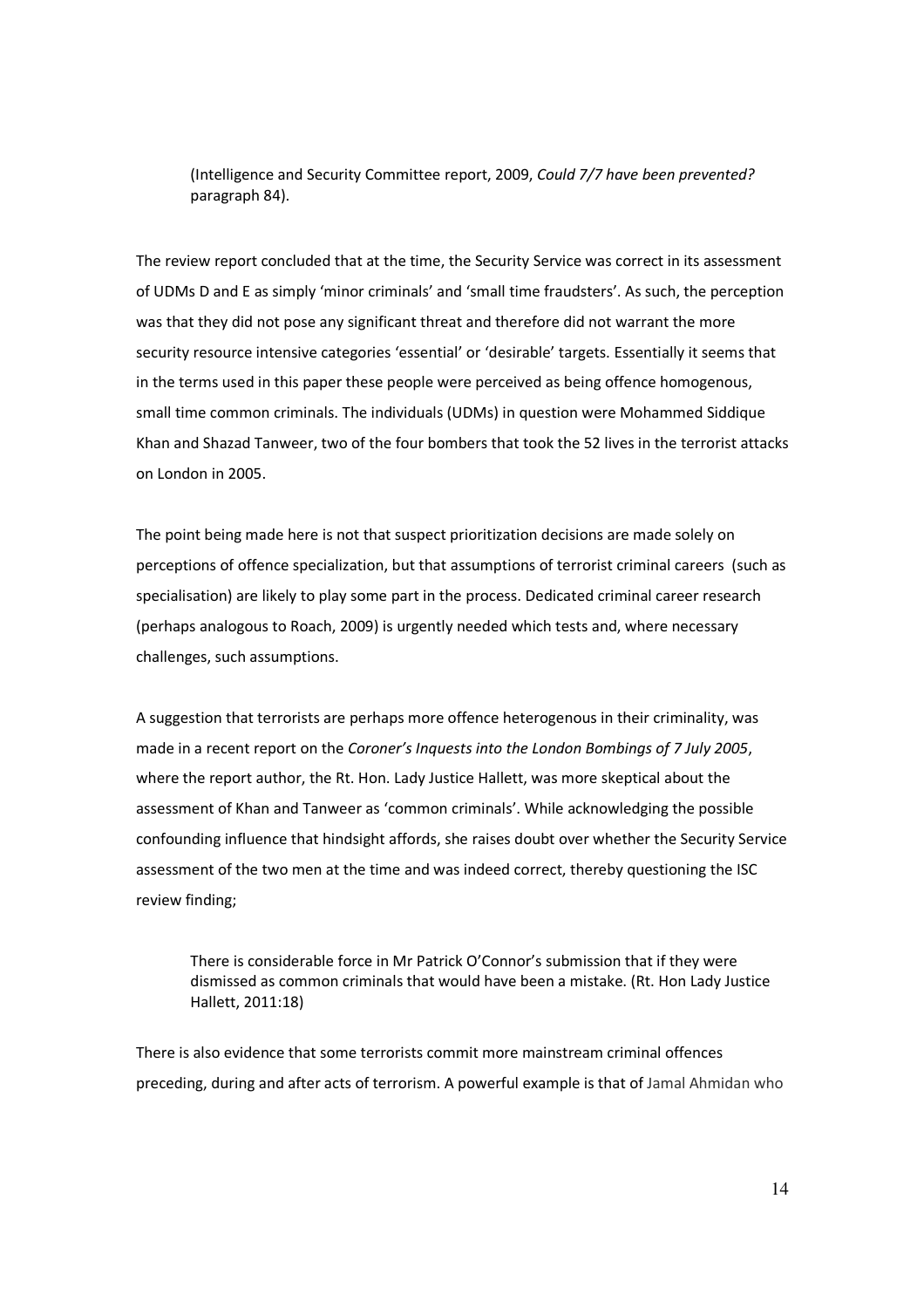was stopped for speeding en route to Madrid on the morning of March  $11<sup>th</sup>$ , 2004<sup>2</sup>. Had the details he gave police been properly checked and the trunk of his stolen car been searched by the officer, they would not only have become suspicious, but would have found a large quantity of explosives destined to be used as part of an attack on the Spanish railway system which killed 191 people and injured 1800 others, a few hours later.

Although the Madrid bomber example maybe considered over-dramatic it serves to illustrate the importance of understanding perceptions of terrorist offending and in turn terrorist perceptions of those perceptions. Which as affordance, will affect his/her decision making. If as, hypothesised, perceptions of terrorist offending over-estimate homogeneity, then it is equally likley that terrorists also perceive this to be the case and their thinking and behaviour is affected accordingly. For example, if the general perception of terrorists is that they only engage in acts of terrorism, then it is possible that some will not baulk at committing other types of crimes. Why? Because if there exisits a percpetion of an over-estimation of their offence homogeneity then it unlikely that other crime will uncover them as terrorists. So what am I suggesting exactly?

What is needed is a dedicated criminal career research programme for terrorist suspects which focuses on;

- 1. Counter-terrorist agencies' perceptions of terrorist offence homogeneity and compares them with the criminal records of known or suspected terrorists - perhaps research comparable with thatconducted with police perceptions by Roach (2009). It is likley that counter-terrorism agencies and personnel are analogous to police in that they are not homogenous in their perceptions of terrorist offence homogeneity. This needs to be explored as the implication follows that if the case then counter-terrorism practice will differ across agencies and individuals and therefore so will practice and policy.
- 2. Identifying minor offences committed frequently by terrorist suspects. That is the identification of those more mainstream criminal offences found most indicative of those engagng in terrorism. Police and counter-terrorism agencies could then

.<br>-

<sup>2</sup> EL MUNDO (MADRID), 8/23/2004 FOUND AT HTTP://DOCUMENTA.ELMUNDO.ORBYT.ES/ (ACCESSED 10/6/2011)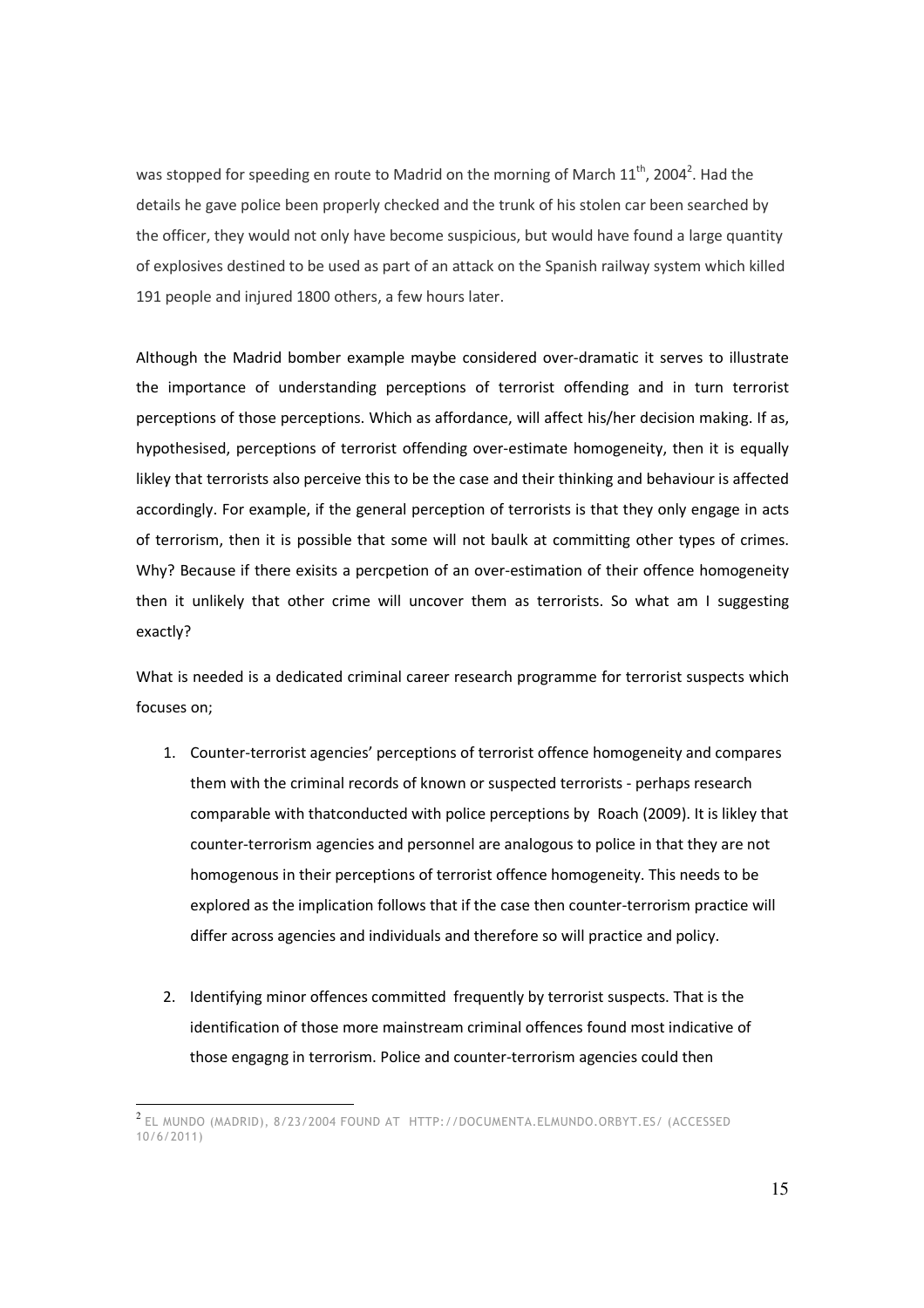legitimately placelce more scrutiny on those individuals as they have self-selected by virtue of committing a 'trigger-offence'. Self-selection policing can only be employed when trigger offences have been identified (see Roach, 2007a, 2007b). Some offences will be directly related to the planning and execution of acts, for example, stealing cars to be used as bombs, and some will be less directly obvious, for example, parking illegally outside a possible target in order to assess the security response. In the same way that it is incumbant on horticultural suppliers to inform the necessary agencies when individuals try to purchase a tonne of fertiliser (when they only have a window box at their flat), or the suppliers of hairderssing products that an individual is trying to purchase a large amount of hydrogen peroxide (but they do not cut hair or own a salon), the idenification of those 'trigger offences' for those engaging in terrorism will make it incombant on police more frequently to thoroughly scrutinise those who commit them. This could be as easy as looking in the trunk of cars of those caught speeding. This is the the essence of the self-selection policing approach (Roach, 2007a, 2007b) and it promises to be equallyuseful when employed to help uncover and indentify those planning and executing acts of terrorism (Roach2009).

An important distinction must be made between the use of minor offences as legitimate means by which known suspects are targeted, and self-selection policing. Self-selection policing is concerned with identifying minor trigger offences most indicative of active concurrent serious offending. That is, those minor offences which if targeted will yield a significant number of active serious offenders (Roach, 2007a, 2007b, 2009). For example, those who park illegally in disabled bays (Chenery et al, 1999). Using minor offences committed by known criminals (or terrorist suspects) as a legitimate means by which police attention is focused on them is wholly different. Al Capone was imprisoned for tax evasion not because his tax evasion uncovered him as a gangster, but because it was all the authorities could pin on him even though he was a well known gangster (Roach, 2009).

As long as terrorists percieve the perception of them to be one of offence homogeneity, then methods such as self-selection policing should become more attractive propositions for those charged with identifying and countering them. Equally important for counter-terrorists agencies is determing the extent to which terrorist suspect prioritisation (risk) assessments are influenced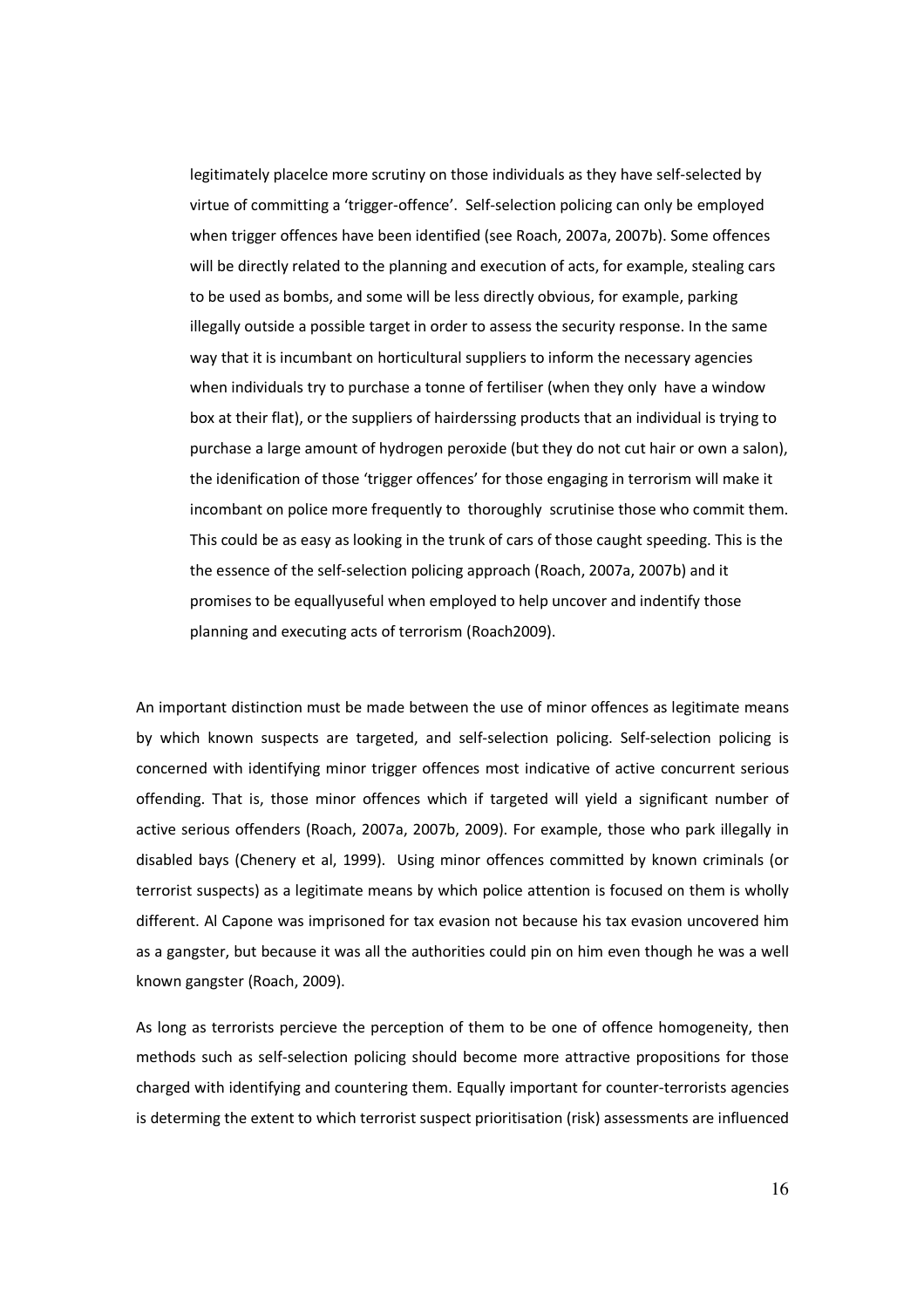by an over-estimation of offence homogeneity. One hopes that the discounting of two of the London Bombers as priority suspects was an both an isolated incident and one not simply driven by their percieved status as just 'minor offenders'. Again, dedicated research on terrorist criminal careers and counter-terrorism perceptions is necessary to test such hypotheses. Indeed, the first hurdle to overcome is of course finding out whether counter-terrorism agencies and personnel do indeed perceive terrorists as offence homogenous and, as a consequence, whether such an affordance is acting to constrain their actions. Until a dedicated research programme focused on the actual and perceived criminal careers of terrorists is conducted then we shall never know. And the possible utility of self-selection policing to counter-terrorism never realised.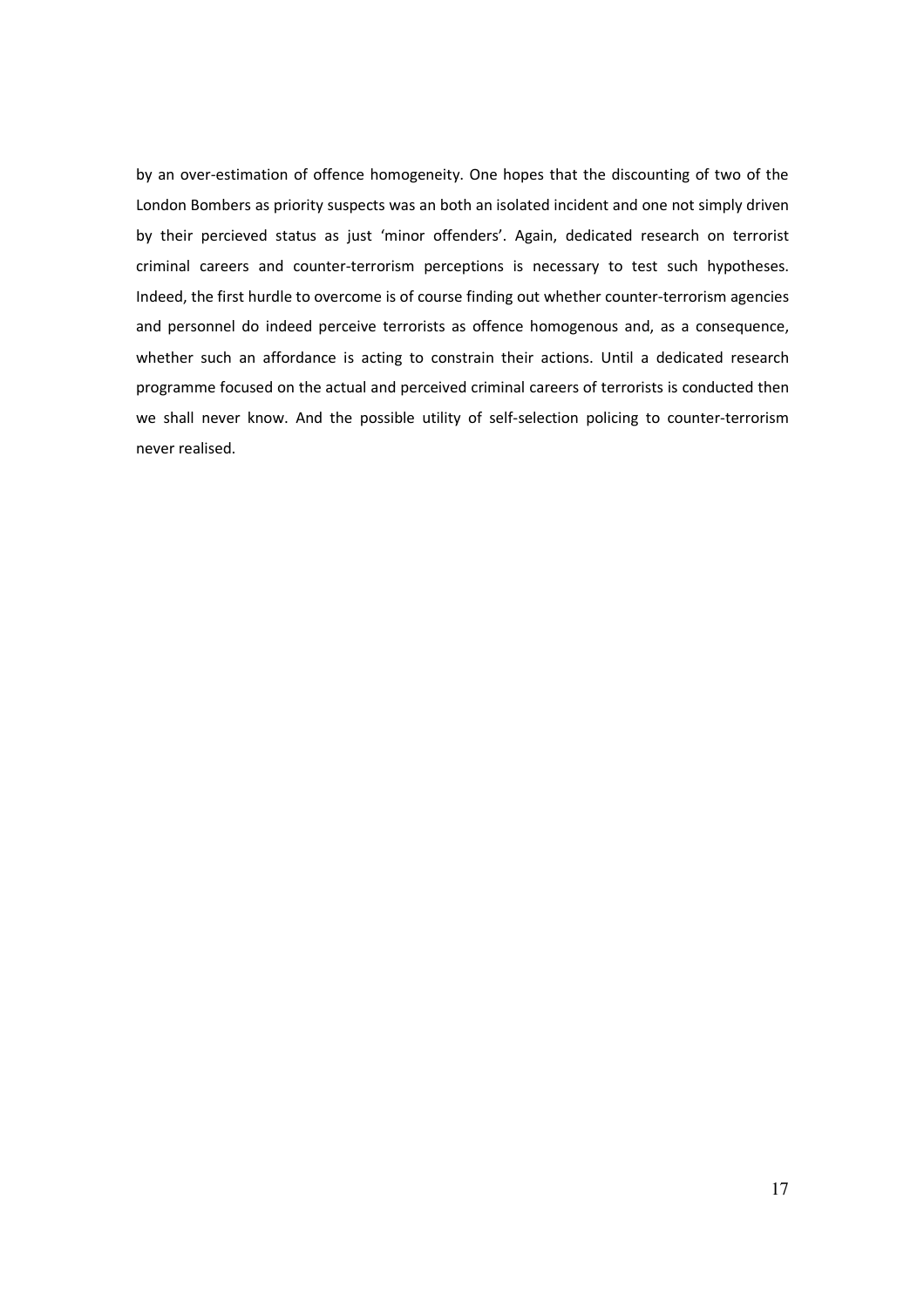Armstrong, T.A. (2008) Exploring the impact of changes in group composition on trends in specialisation. Crime and Delinquency, 54, 366-89.

Barrett, L., Dunbar, R. and Lycett, J. (2002) Human Evolutionary Psychology. Basingstoke, Hampshire. Palgrave.

Blumstein, A., Cohen, J., Roth, J. A. and Visher, C.A. (1986). Criminal Careers and Career Criminals, Washington DC: National Academy Press.

Cartwright, J. (2000) Evolution and Human Behaviour Basingstoke, Hampshire, Macmillan Press.

Clarke, R.V. (1997) (Ed.). Situational Crime Prevention: Successful Case Studies ( $2<sup>nd</sup>$  ed), Albany, NY: Harrow and Heston.

Cohen, L. and Felson, M. (1979). Social change and crime rate trends: a routine activity approach, American Sociological Review, 44, 588-608.

Cornish, D.B. and Clarke, R.V. (eds.) (1986). The Reasoning Criminal: Rational Choice Perspectives on Offending. New York, NY: Springer-Verlag.

Cunliffe, J. and Shepherd, A. (2007) Re-offending of adults: results from the 2004 cohort. Home Office Statistical Bulletin 06/04, London: Home office.

Descartes R.; Laurence J. Lafleur (trans.) (1960). Discourse on Method and Meditations. New York: The Liberal Arts Press.

Farrington, D.P., Snyder, H.N., and Finnegan, T.A. (1988) Specialisation in juvenile court careers, Criminology 26, 461-87.

Fisher, G. and Ross, S. (2006). Beggarman or thief: Methodological issues in offender specialisation research. The Australian and New Zealand Journal of Criminology, Vol. 39 (2)151- 170.

Hallett, Rt.Hon Lady Justice (May 2011). Coroner's Inquests into the London Bombings of 7 July 2005. Found at http://www.julyseventh.co.uk/j7-inquest-transcripts/2011-02-28-03-04-week-19/7\_july\_inquests\_2011-03-03\_am-session.pdf (accessed 7/6/2011)

Hirschi, T.and Gottfredson, M. (1988). Towards a general theory of crime. In W. Buikhuisen, and S.A. Mednick, (eds), Explaining Criminal Behaviour. Leiden: E.J.Brill.

Humphrey, N.K. (1976) The social function of intellect in Bateson, P.P.G. and Hinde, R.A. (eds) Growing Points in Ethology, Cambridge, Cambridge University Press.

Intelligence and Security Committee report, 2009. Could 7/7 have been prevented? Found at http://www.official-documents.gov.uk/document/cm76/7617/7617.pdf (accessed 6/6/2011)

Irwin, J. (1970). The Felon. Englewood Cliffs, NJ: Prentice Hall.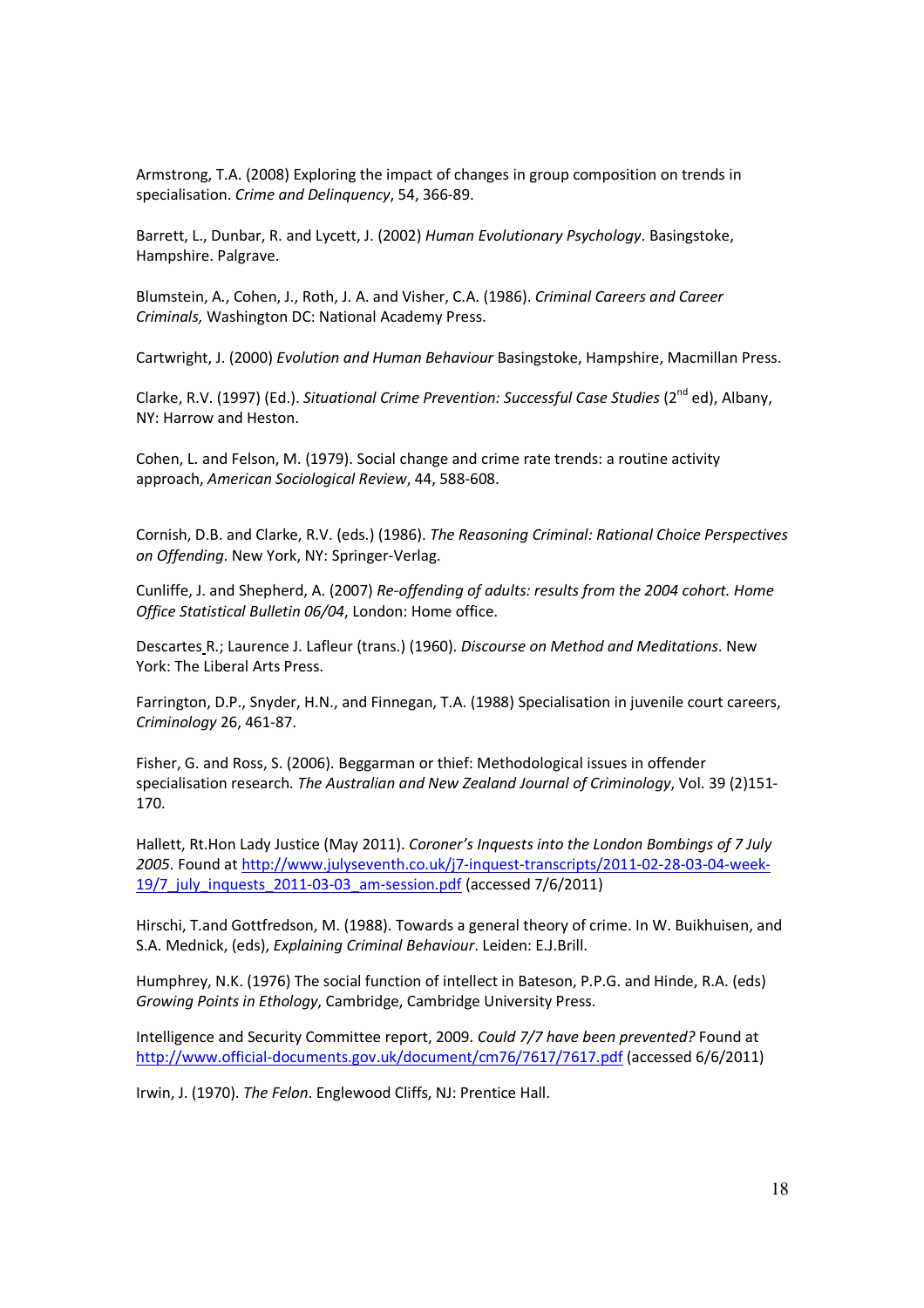Kelling, G. and Coles, C. (1995) Fixing Broken Windows. New York: Free Press.

Le Blanc, M. (2002).The offending cycle, escalation and de-escalation in delinquent behaviour: A challenge for criminology, International Journal of Comparative and Applied Criminal Justice, Vol. 26 (1) (53-83)

Loeber, R. and Le Blanc, M. (1990). Toward a developmental criminology in M. Tonry, M. and N. Morris (eds.) Crime and Justice: A Review of Research, Vol.12, Chicago: University of Chicago Press, 375-473.

Martinez, G. (2005). The Oxford Murders. London: Abacus.

Norman, D. (1998). The Design of Everyday Things, London: MIT Press.

Pease, K. (2006). No through road: closing pathways to crime. In Moss, K. and Stephens, M. (Eds) Crime Reduction and the Law. Abingdon: Oxon. Routledge.

Piquero, A.R. (2000). Frequency, specialisation, and violence in offending careers. Journal of Research in Crime and Delinquency, 37 (4), 392-418.

Premack, D. and Woodruff, G. (1978) Does the chimpanzee have a theory of mind? The Behavioural and Brain Sciences, vol.1, pp5-15-26.

Roach, J. (2007a).Those who do big bad things also usually do little bad things: identifying active serious offenders using offender self-selection. International Journal of Police Science and Management, vol.9 (1) 66-79.

Roach, J. (2007b) HO/RT1culture: Cultivating Police Use of Home Office Road Traffic Form 1 to Identify Active Serious Offenders (International Journal of Police Science and Management, Vol. 9 (4) 357-370

Roach, J. (2009). Unusual Suspects: Identifying Active Serious Offenders by Self-Selection Policing. Unpublished PhD. Thesis, University College London.

Roach and Pease (in press) Evolution and Crime. Cullompton: Willan Publishing

Schneider, J. L. (2005). The link between shoplifting and burglary: The booster burglar. British Journal of Criminology. 45, 395-401.

Simon, L.M. (1997). Do criminal offenders specialize in crime types? Applied and Preventive Psychology, 6, 35-53.

Soothill, K., Francis, B., Sanderson, B., and Ackerley, E. (2000). Sex offenders: Specialists, generalists – or both? British Journal of Criminology 40, 56-67.

Soothill, K., Fitzpatrick, C., and Francis, B. (2009).Understanding Criminal Careers Cullompton: Willan Publishing.

Tarling, R. (1993). Analysing Offending: Data, Models and Interpretations. London: HMSO.